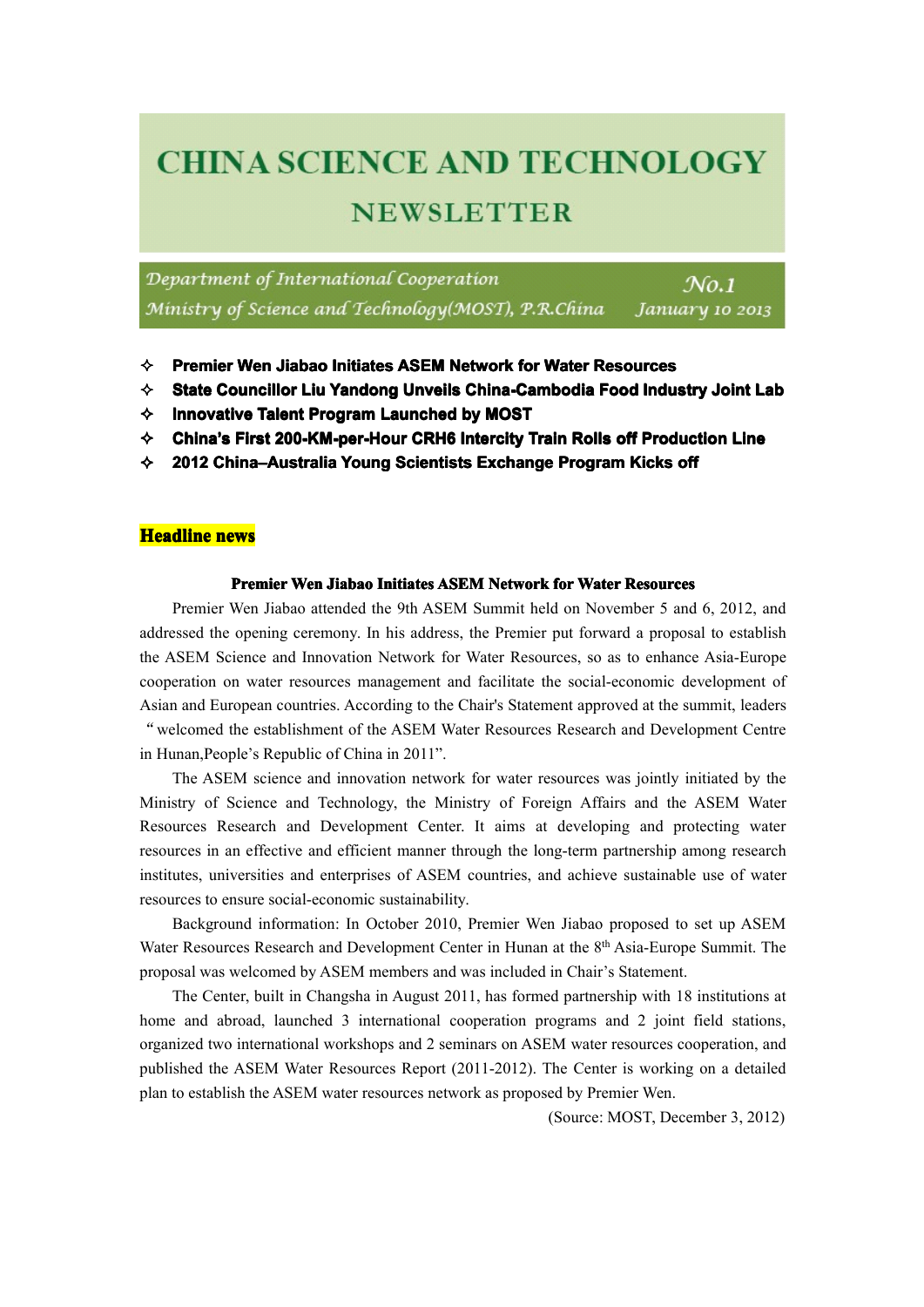#### State Councillor Liu Yandong Unveils China-Cambodia Food Industry Joint Lab



On December 7, 2012, State Councillor LIU Yandong and Cambodian Deputy Prime Minister Men SamOn unveiled Cina-Cambodia Food Industry Joint Lab in Phnom Penh. This lab, jointly set up by MOST and the Cambodian Ministry of Industry, Mines and Energy, was the first of its kind under the China-ASEAN Partnership Program. Organized by China National Research Institute of Food and Fermentation Industries and Cambodian Industrial Technology Center, the lab shall facilitate all kinds of collaboration on food testing and standard making so as topromote long-term partnership between the two parties.

In her address, LIU said joint lab is an important way of cooperation within the China-ASEAN Partnership Program. This lab, the first of its kind, is <sup>a</sup> milestone for China-Cambodia sci-tech cooperation and also <sup>a</sup> cornerstone for substantive collaboration between China and ASEAN countries. She stressed that the Chinese governmen<sup>t</sup> pu<sup>t</sup> sci-tech cooperation with Cambodia and other ASEAN countries high on its agenda, and wished the new lab could become <sup>a</sup> flagship of cooperation between the two countries.

The China-ASEAN Partnership Program was launched by MOST in September, 2012 in response to Premier WEN Jiabao's initiative on 2011 China-ASEAN Summit. The Program, based on the principle of equality, mutual benefit, demand-oriented, capacity building and broad participation, aims to strengthen innovation cooperation between China and ASEAN, share experiences, enhance regional capability and drive economic development for common prosperity. Within the framework, MOST and ASEAN sci-tech authorities will carry out a batch of activities,including setting up joint labs, inviting excellent young scientists from ASEAN countries to work in China and building China-ASEAN technology transfer center, etc.

> (Source: Department of International Cooperation Ministry of Science and Technoplogy, 2012)

## **S&T Management Management Information Information**

#### **Innovative Talent Program Launched by MOST**

The repor<sup>t</sup> of the 18th National Congress of the Communist Party of China emphasized that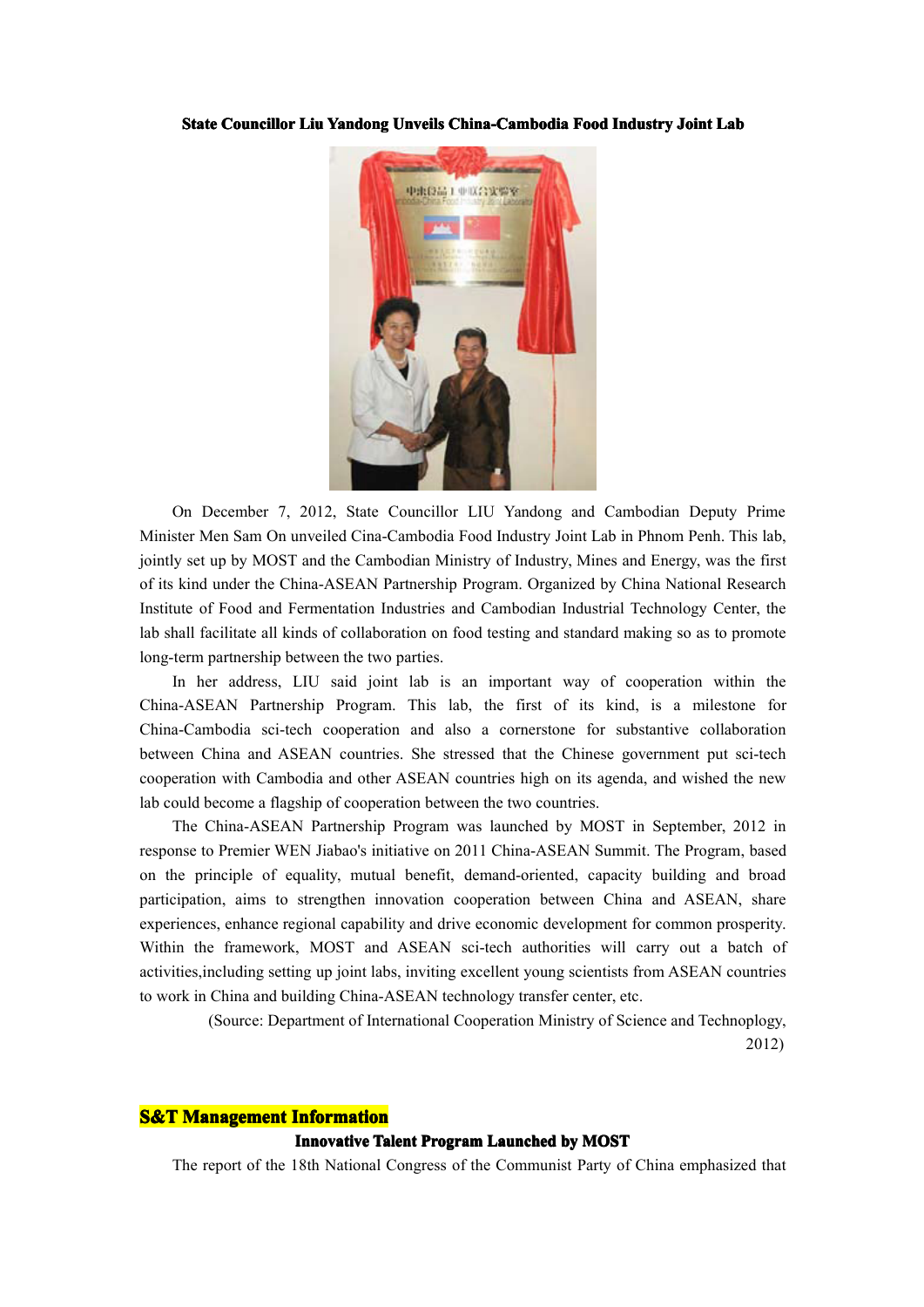efforts should be made to nurture all types of talents, implement major projects for training and attracting high-caliber personnel, give greater suppor<sup>t</sup> to the training of innovative and entrepreneurial personnel, accelerate reform of institutions and mechanisms for talent development, adopt innovative policies for this purpose and establish <sup>a</sup> national system of honors, in order to form an internationally competitive personnel system that is capable of firing the creativity and talent of people, and thus foster <sup>a</sup> dynamic environment in which everyone can fully tap their potential and pu<sup>t</sup> their talent to best use.

To achieve the purpose, MOST launched the Innovative Talent Program. This 10-year program aims to set up 100 labs in areas with comparative advantages, cultivate 3000 young innovative professionals, suppor<sup>t</sup> 10,000 excellent entrepreneurial personnel who establish their own business using core technology or technology with proprietary intellectual property rights, build 500 innovation teams in priority areas and set up 300 demonstration bases for innovative personnel training.

(Source: MOST, December 21,2012)

#### **R&D Input Expected Expected to Reach 1 Trillion Trillion Trillion**

On December 23, 2012, China Industry-Education-Academia Cooperation Conference was held in Changzhou, Jiangsu Province. Cao Jianlin, Vice Minister of MOST, said during the meeting that the national R&D input is expected to reach 1 trillion this year and its proportion of GDP equals to that of moderately developed countries.

Minister Cao said that China has made grea<sup>t</sup> progress indeveloping its innovation capability and innovation system. The total R&D personnel in China increased from 1.03 million in 2002 to 2.88 million in 2011, with the world's fastest annual growth rate of 12%.

The amount of international thesis ranked second in the world for the last five years, while the patent grants grew from 15.6 thousand in 2002 to 172 thousand in 2011, ranking third in the world. The governmen<sup>t</sup> budget for research hit RMB490 billion, and the total R&D input was RMB860 billion, or 1.83% of GDP. The 105 national high-tech parks and more than 80 university science parks have been playing <sup>a</sup> leading role in meeting the needs of social-economic development and national strategies.

However, Cao also pointed out that prominent problems remain in China's innovation system, in particular the integration of sci-tech and economy development, commercialization of scientific achievements and the lack of core technologies in enterprises.

The 12th Five-Year-Plan period is <sup>a</sup> vital stage for China to enhance innovation capability and build an innovation-oriented nation. To improve the collaboration among enterprises, universities and research institutes, more efforts should be made to highlight therole of enterprises in innovation decision-making, R&D input and commercialization of scientific results. In addition, <sup>a</sup> resource sharing mechanism should be set up to promote the synergy among industry, academia and research institutions.

(Source: Science and Technology Daily, December 24, 2012)

#### $S$ cience **Popularization Fund Exceeds** 10 **Billion**

According to 2011 national science popularization statistics published by MOST, the science popularization fund of the year hit RMB10.53 billion, up by 5.81% compared to the previous year. The central budget for science popularization in 2011 reached RMB3.823 billions, thus 2.84 yuan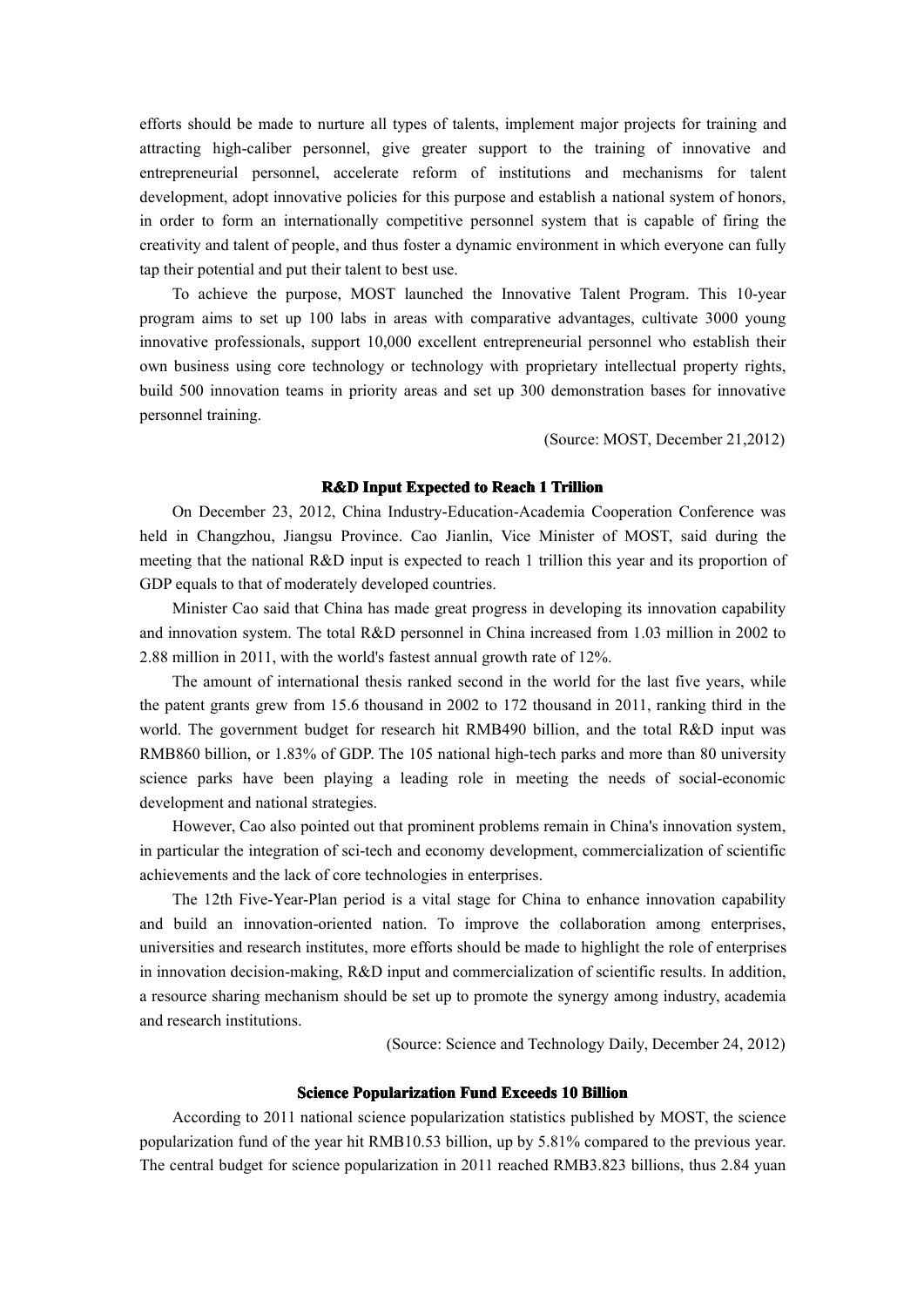per capita, <sup>a</sup> growth of 0.23RMB than 2010.

There is significant increase of science popularization fund in 2011, and the governmen<sup>t</sup> budget grew from 68.42% in 2010 to 68.94% of the total fund, and stood at RMB 7.259 billion.

Statistics show that science popularization personnel raised by 10.93% to reach 1.9428 million, among which 224.2 thousand worked as full-time staff and 0.58% or 11,191 were science popularization creators.

170 venues over 500m2 were newly built, leading the number to 1681. The venues received 106 million visitors throughout the year, grew by a large margin than the previous year. In 2011, RMB2.197 billion were invested for the construction and renovation of these venues.

In addition, the year witnessed the publication of 57 million of popular science books, or 0.74% of the national publication; 157million journals, or 4.79% of the total; 411 million newspapers, or 0.88% of the total. 871 million popular science booklets were handed out during various events, and 163.7 thousand hours of popular science radio programs and 187.6 thousand hours of TV programs were broadcast.

Statistics also show an increase of public participation in popular science events. In 2011, over 830 thousand lectures were organized, attracting 179 million audience, up 6.02% compared to 2010; 130 thousand exhibitions received 224 million visitors, up  $11.66\%$ l; 53.4 thousand competitions attracted 140 million participants. Moreover, 421 thousand people participated in 2842 international exchange programs on popular science, and 124 million people attended 935.4 thousand training courses on practical technologies. RMB436 million were allocated for the National Science & Technology Week, an increase of 19.66%. During the week, 112.5 thousand events were held to attract 111 million participants.

(Source: Science and Technology Daily, December 25, 2012)

## **China Oleaginous OleaginousMicroalgae Survey Launched**

China Oleaginous Microalgae Survey, as akey par<sup>t</sup> of Special Basic Science and Technology Funds, was launched on November 15, 2012. This project, led by the Institute of Hydrobiology, Chinese Academy of Sciences, aims to investigate and collect Chinese oleaginous microalgae germplasm, select fine varieties and set up an accessible, real-time database about algae micrographs, molecular sequence, genome data, growth characteristics, oil type, fatty acid, etc. This aims to provide strategic reserves for the development and utilization of China's microalgae for energy.

(Source: Ministry of Science and Technology,December 5, 2012)

# **Scientific Research Progress and Achievements**

## **China's First 200-KM-per-Hour CRH6 Intercity Train Rolls off Production Line**

On November 30, China's first CRH6 intercity train with <sup>a</sup> speed of 200 kilometers per hour rolled off the production line in CSR Qingdao Sifang Locomotive & Rolling Stock Co., Ltd. Wang Zhixue, head of Science and Technology Daily, said that the successful development of CRH6 intercity train marks another big achievement in China's innovation in CRH-series trains, and <sup>a</sup> landmark event in industry-research-academia-application collaboration. This achievement not only improves China's transit transport system, but will facilitate sustainable development of city clusters,optimize regional transport structure, and boost economic transition and regional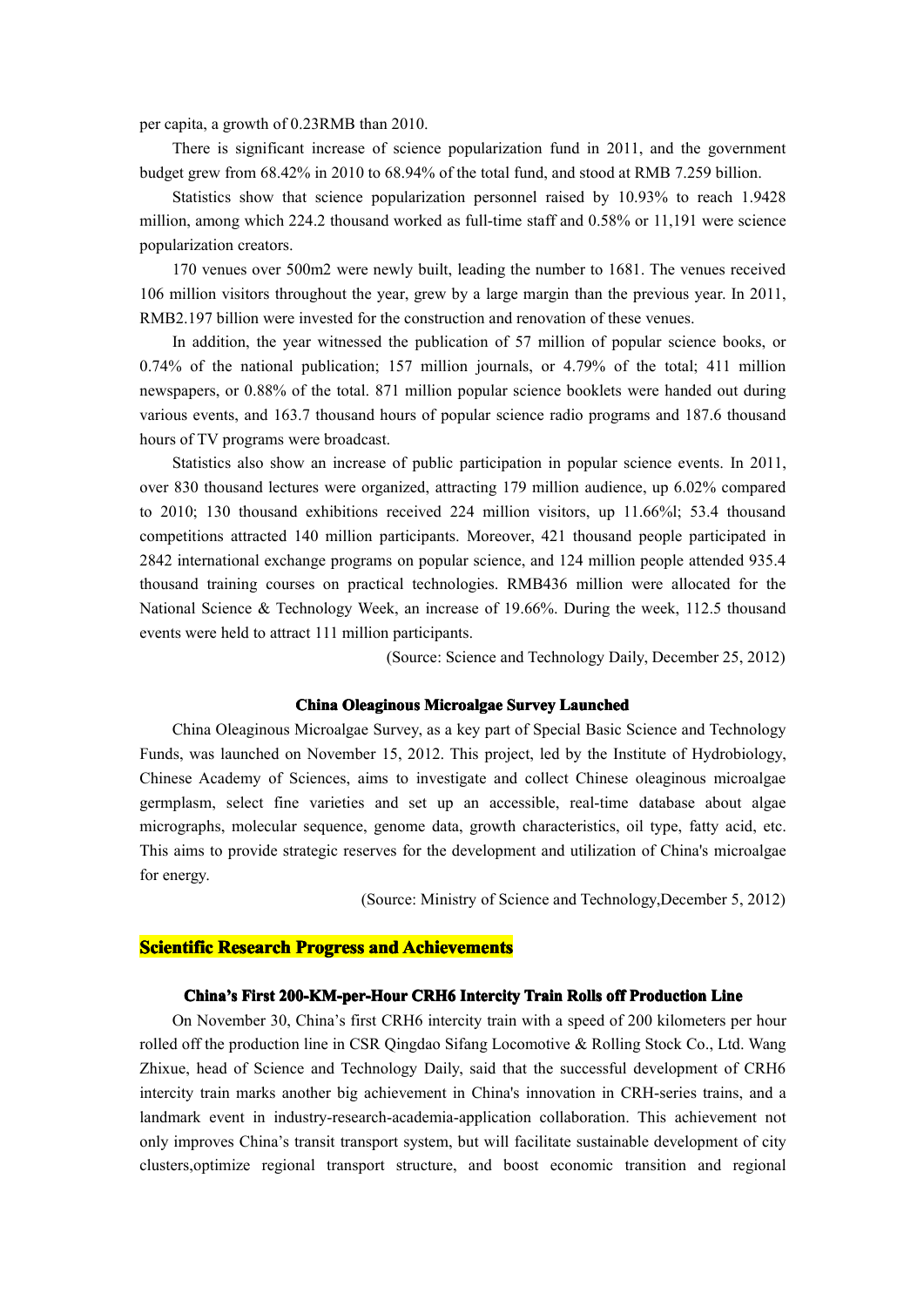economic development.

(Source: Ministry of Science and Technology,December 7, 2012)

### **Wide-angle Digital Cameras for Survey Developed by China**

High-accuracy, light, wide-angle digital camera for survey, with independent intellectual property rights, was developed by GeoVision Inc. and Changchun Institute of Optics, Fine Mechanics and Physics, Chinese Academy of Sciences, with the suppor<sup>t</sup> of 863 Program.

Wide-angle digital camera for survey is <sup>a</sup> widely pursued technology for capturing surface topography image data in today's earth observation and navigation. Despite the existence of several products in aerial photograph, none can be as accurate and light as required by integrated aerial remote sensing system.

By adopting external field precision stitching technology, the said camera integrates 4 large array CCD cameras, and can generate 160-million-pixel image through simultaneous exposure, greatly improving reliability and image quality. Its accuracy can reach as high as 1:500, as required by mapping in demonstration.

By providing flight route planning, aerial camera control, and fast geometric image correction and stitching, the camera is very useful for surveying and mapping. Unlike the traditional large-array digital cameras for survey, which are heavy in weight and can only operate on large aircrafts, this camera reduces its weight considerably, and is fully capable of operating in small regions or canyons, light aircrafts, and therefore fully justifies its name as <sup>a</sup> new-type digital aerial survey instrument.

(Source: Ministry of Science and Technology,September 13, 2012)

## **China's First Solar Thermal Power Station Runs in Stable Condition**

Scientists from the Institute of Electrical Engineering, Chinese Academy of Sciences (IEECAS) and other organizations have established China's first megawatt-level solar thermal power station with complete independent intellectual property rights.

In the power station, there is <sup>a</sup> 119 meter-high heat collecting tower with <sup>a</sup> huge heat receiver on top.To the south of the tower, 100 huge mirrors (called heliostats), 100 square meters each, are in fan-shaped distribution. When the sun rises, the computer will automatically control themirrors to reflect sunlight onto the heat receiver on the tower to obtain 400℃, which will ultimately drive the 1.5 MW steam turbines to generate electricity. The heat can also be stored through the dual oil and saturated steam storage system, and provides 1 MW electricity capacity. This project was approved by MOST in 2006 and was officially launched in January 2007. The scientists conducted research on such key technologies as integration of solar thermal power generation system, full control technology, highly accurate and low-cost heliostat technology, and highly reliable heat absorption-transfer-storage technology, and developed the solar thermal power plant simulator, the heliostats optical performance testing platform, wind tunnel, molten salts thermohydraulics test bed and water/water vapor thermohydraulics test bed.

(Source: Science and Technology Daily, December 14, 2012)

#### $China's$  **Achievement** in Earth Observation

The global land surface parameters and land cover products accomplished by nearly 100 Chinese scientists in3 years were officially released to global users. At therelease conference, Mr.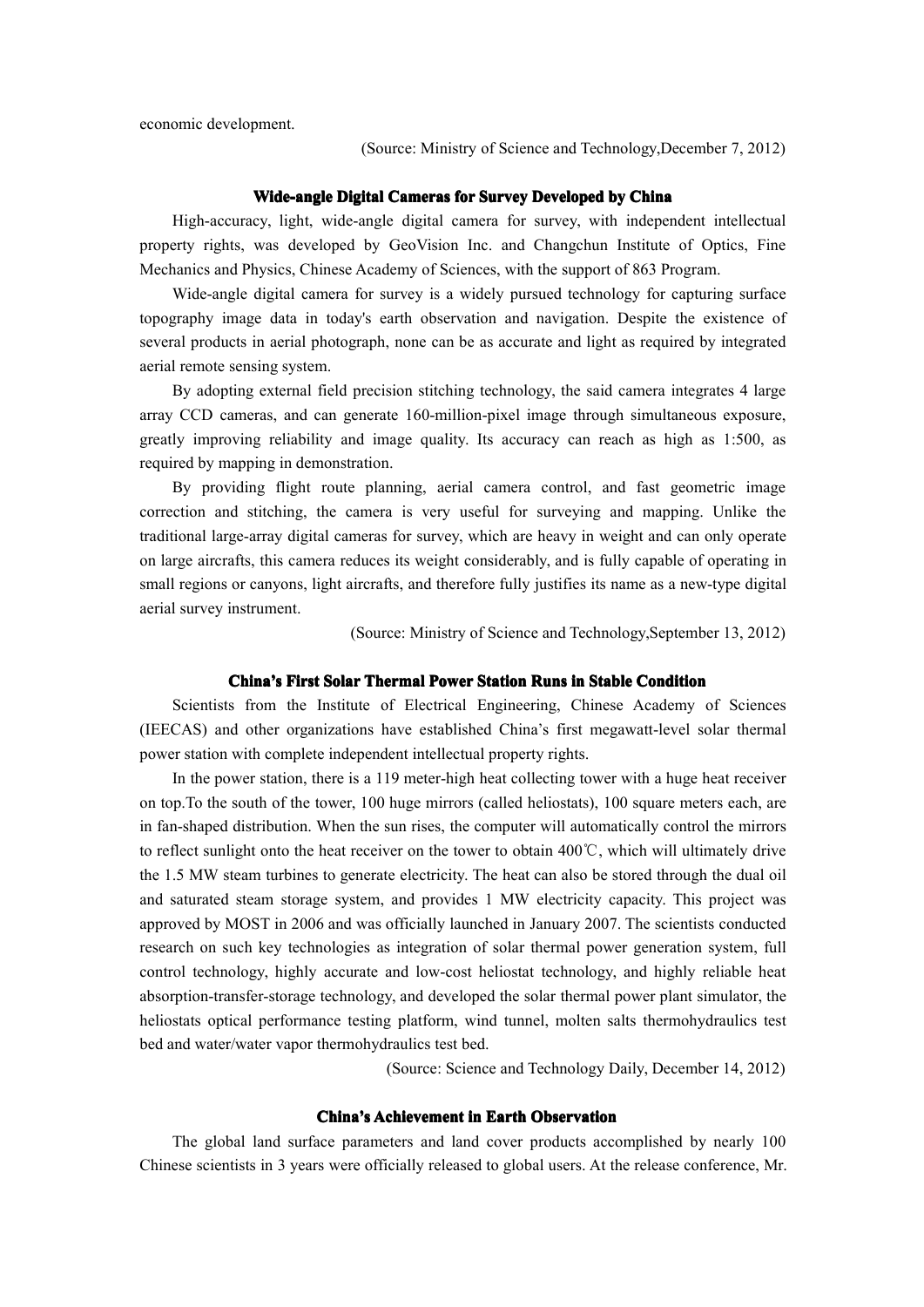Cao Jianlin, co-chair of GEO (Group on Earth Observations) and Vice Minister of Science and Technology, announced that this set of products that covers the globe includes leaf area index, surface albedo and surface emissivity with the longest timescale so far, two highest-resolution radiation emitting products, and 30 meter-resolution data products of surface water. This is <sup>a</sup> grea<sup>t</sup> achievement of Chinese scientists in this area.

The important parameters reflecting land vegetation and the changes of surface energy balance are supported by the 863 Program and based on earth observation technologies. They will directly serve the study of global land surface changes and help to develop and improve the climate system model. In order to share these products, Chinese scientists have also established <sup>a</sup> database of global land surface parameters and released products through the online distribution service system.

Cao Jianlin said that China, as <sup>a</sup> developing country, will provide data, hardware, software, training and counseling, and share the achievements of China in earth observation. But this is just one par<sup>t</sup> of China's contribution to GEO and the sharing of earth observation data. China will also strengthen its international partnership in Global Earth Observation System of Systems (GEOSS), ge<sup>t</sup> access to earth observation data more conveniently and rapidly through data sharing service, and upgrade the earth observation capacity, so as to provide suppor<sup>t</sup> to domestic and global decision making.

(Source: Science and Technology Daily, December 14, 2012)

# **International Scientific and Technological Cooperation**

#### **2012** China–Australia Young Scientists Exchange Program Kicks off

On November 13, 2012, the opening ceremony of 2012 China-Australia Young Scientists Exchange Program was held at MOST. The program was initiated based on the Implementation Agreement on China-Australia Young Scientists Exchange Program, which was signed between MOST and Australian Department of Education, Science and Training in April, 2006 during Premier Wen Jiabao's visit to Australia. Each year, both Chinese and Australian scientists from priority areas are selected to pay research visit to each other's country. Since 2012, the number of exchanged scientists has doubled from 8 to 16 to better facilitate exchanges and cooperation, improve mutual understanding and friendship, and encourage the young scientists to jointly participate in cooperative research programs, which will lay solid foundation for long term collaboration between the two countries.

In October, the 16 Chinese young scholars had <sup>a</sup> successful visit to Australia. The 16 Australian young scientists, coming from the Commonwealth Scientific and Industrial Research Organization, Australian National University, University of Melbourne, University of Adelaide, University of New South Wales, University of Queensland, Monash University, etc and studying physics, medicine, environmental sciences and bioengineering, are in China for two weeks and will visit such institutes as Peking University, Tsinghua University, Wuhan University, Shanghai Jiao Tong University and institutes of Chinese Academy of Sciences.

(Source: Ministry of Science and Technology, November 29, 2012)

#### **Zhangjiang Speeds up Biomedical Innovation and Development**

Following the national innovation strategy, Shanghai Zhangjiang Hi-Tech Park has attracted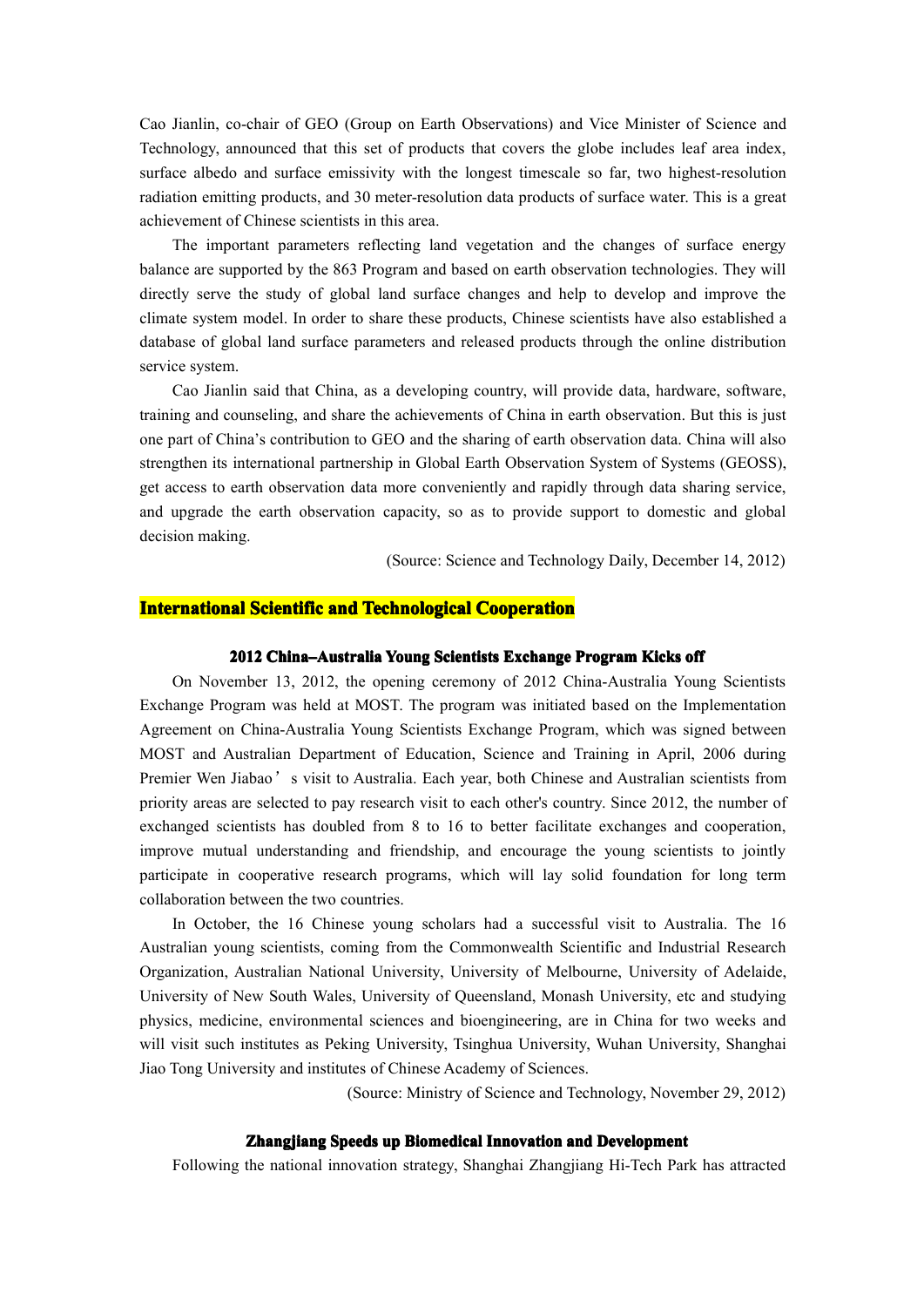over 210 well-known pharmaceutical companies home and abroad, as well as dozens of national medical R&D organizations and global R&D centers of multinationals. As <sup>a</sup> National Biomedical Industrial Base, Zhangjiang will continue to speed up biomedical innovation and development in Shanghai.

On November 22, 2012, Fosun Pharma announced to set up an innovation and R&D base in Zhangjiang, and make full use of the resources of the world-class pharmaceutical valley so as to go global from Shanghai and create world-class innovative pharmaceutical companies.

It is said that the total fixed assets investment of the project is around RMB3.5 billion, with <sup>a</sup> construction period of 8 years, and the project will generate RMB10 billion of industrial output after its completion.

It is reported that in the central and southern district of Zhangjiang, a place with a planning area of 11.8 km² where Fosun Pharma is located, a complex of buildings totaling 7.25 million  $m<sup>2</sup>$ will be constructed, including 3.9 million m<sup>2</sup> of land for education and research and 0.54 million m<sup>2</sup> of land for commercial and residential use. Green area accounts for 19% of the total planning area while water area takes up 10%. This place will gather high-end research and education institutions, such as CAS Shanghai Pudong Science and Technology Park, Commercial Aircraft R&D Center and University of California, Berkeley, as well as prestigious companies including Fosun Pharma, Novartis and HP. It will become <sup>a</sup> center of commerce and residence area featuring high level, high quality and high grade.

Consistent with the globalization and innovation strategy of Zhangjiang, Fosun Pharma Zhangjiang Innovation and R&D Base will rely on Zhangjiang world class pharmaceutical valley, and explore new paradigm for biomedical innovation and strategy of international development. It will commit itself to building a vibrant innovation and R&D center, thus realizing Fosun's strategic target of becoming <sup>a</sup> top notch pharmaceutical enterprise.

(Source: Shanghai Zhangjiang Hi-Tech Park, November 22, 2012)

## **Cooperation Projects and Channels**

# **First Shanghai International Fair on Technology Import and Export to be Held in 2013**

China (Shanghai) International Fair on Technology Import and Export (Shanghai Fair), jointly sponsored by Ministry of Commerce, Ministry of Science and Technology, State Intellectual Property Office and the Shanghai Municipal People's Government, will be held annually in Shanghai since 2013.

As required by the 18th National Congress of the Communist Party of China, "we should increase our capacity for making original innovation and integrated innovation and for making further innovation on the basis of absorbing advances in overseas science and technology, and place greater emphasis on making innovation through collaboration." Holding Shanghai Fair is conducive to the efficient allocation of innovation resources, the reduction of technology development and transaction costs, the application of scientific achievements and the development of technology trade, thus speeding up the shift of economic development pattern.

The first Shanghai Fair will be held in Shanghai on May 8 to 12 in 2013, with the theme of "Innovation-Driven Development, IPR Protection and Technology Trade Promotion". It strives to make innovation and breakthroughs in its positioning, target, exhibition content, form, service